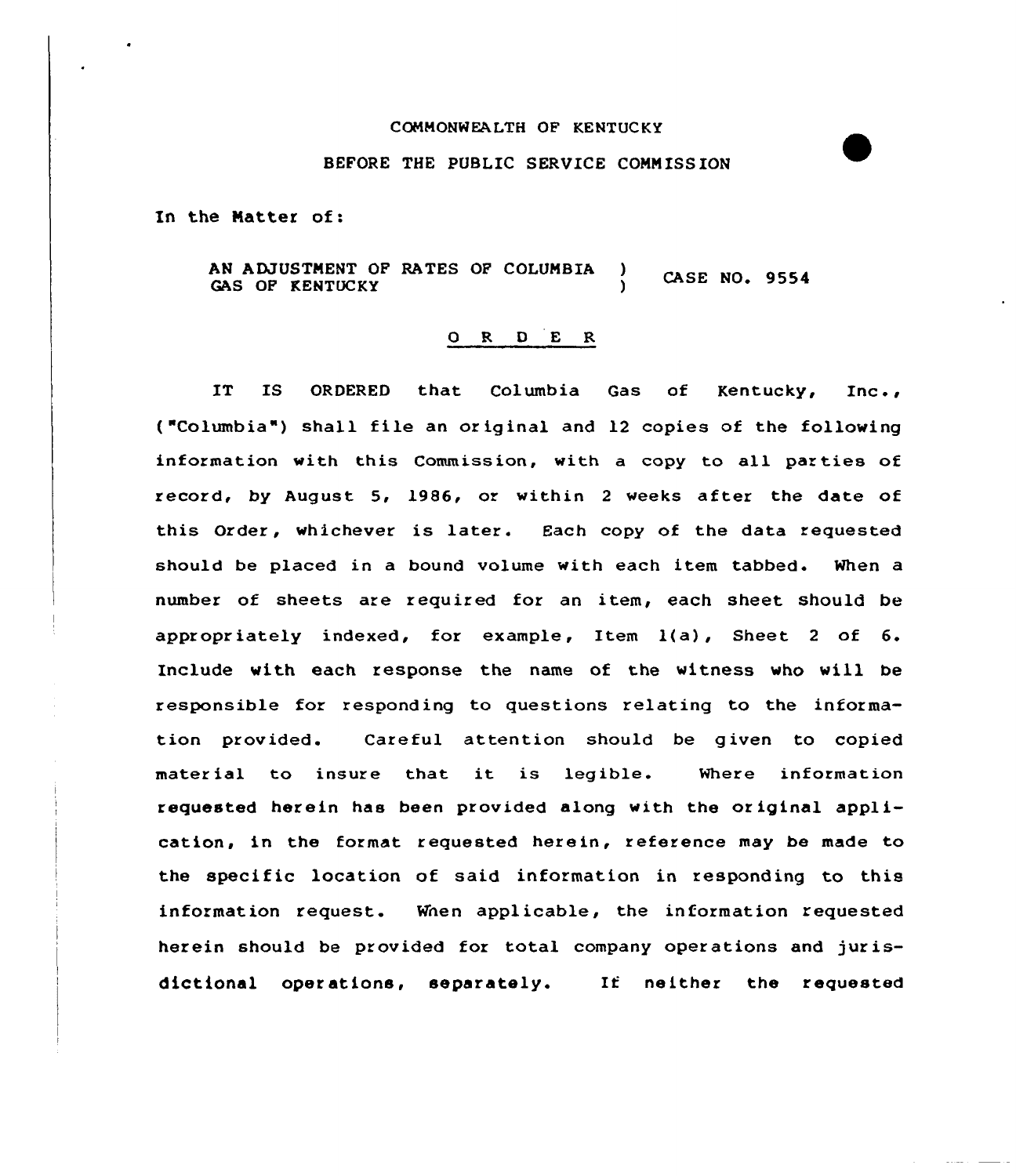information nor a motion for an extension of time is filed by the stated date, the case may be dismissed.

## Information Request No. 2

1. In Case No. 9003, the Commission reduced the 12-month average balance of prepaid nominated gas by \$2,399,482 for the amounts identifiable in cast-free accounts payable. There is a 71.34 percent coefficient of correlation between the 12 monthly prepaid nominated gas balances and the 12 monthly balances in accounts payable to associated companies, Account No. 234-1 for each month of the test period. Please provide a breakdown of Account No. 234-1. The breakdown should include the purpose for incurring the liability, the dollar amount of the liability, and the interest rate of the liability. If the liability bears an interest rate, please provide a copy of the sales agreement or other documentation which stipulates the interest rate.

2. For the Toyota construction proposed, please provide Columbia's best estimate of annual sales volumes for the first <sup>5</sup> years of sales to Toyota.

3. According to Exhibit 5, sheet 7, of the cost data (white tabs), Account No. 282 is stated as totaling  $$1,329,012$ , of which  $$1,228,833$  is federal taxes and  $$100,179$  is state taxes. According to the 1985 PERC Form <sup>2</sup> on file with the Commission, Account No. 282 totals  $$1,481,053$  which is comprised of  $$1,361,026$ federal taxes and  $$120.027$  in state taxes. Please provide reconciling amounts between Account No. 282 as represented in Exhibit 5 and Account No. 282 as represented FERC Form 2. Please also provide a narrative why these amounts are excluded from Exhibit 5.

 $-2-$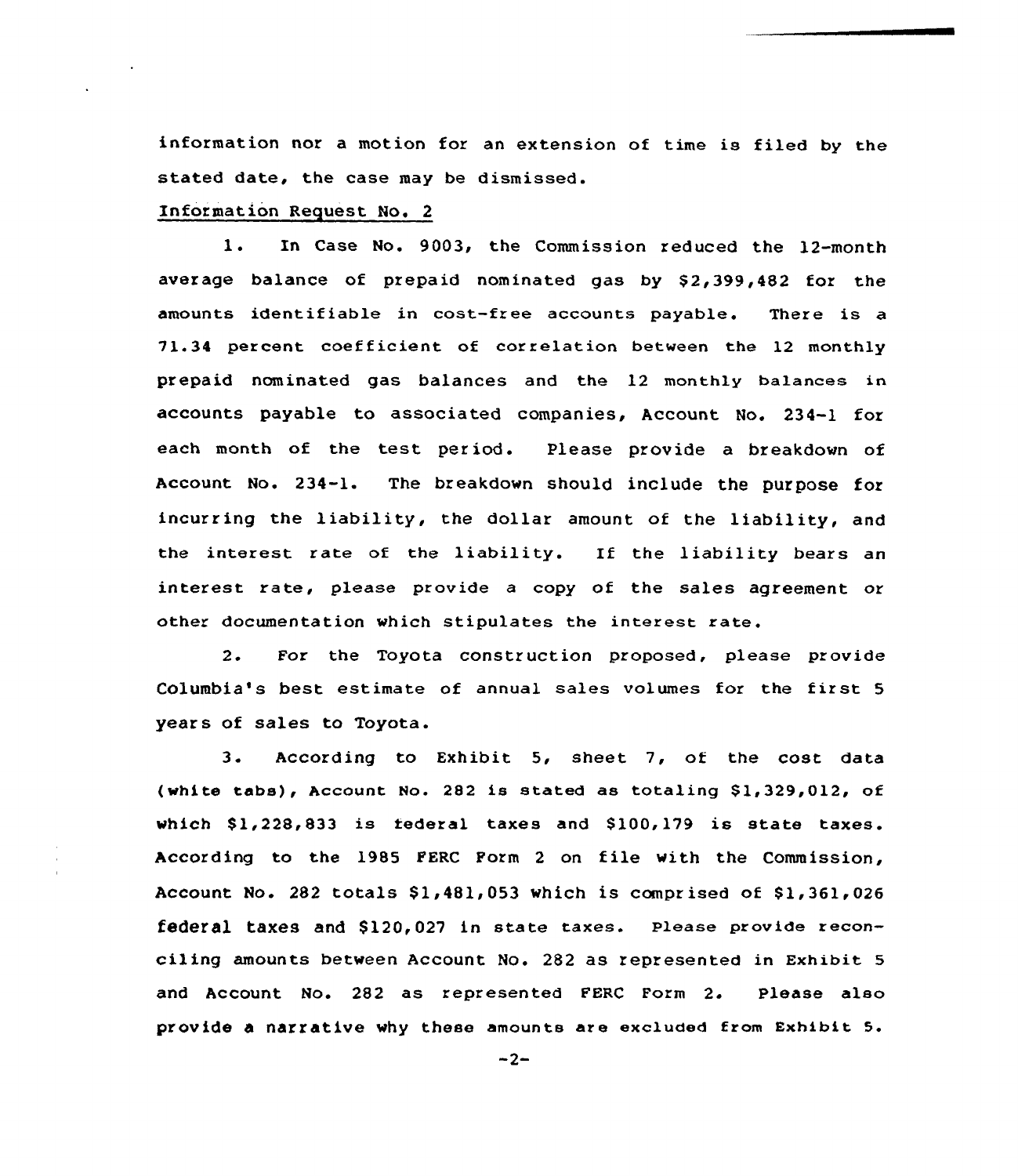4. According to Exhibit 5, sheet 8, Account No. <sup>283</sup> is represented as having a credit balance of 82,340,903 which is comprised of \$2,313,526 in federal taxes and \$27,377 in state taxes. According to the 1985 FERC Form 2, Account No. 283 has a credit balance of  $$9,144,389$  which is comprised of  $$8,247,870$  in federal taxes and \$896,519 in state taxes. Please provide reconciling amounts between Account No. 283 as represented in Exhibit <sup>5</sup> and Account No. 283 as represented in FERC Form 2. Please also provide a narrative why these amounts are excluded from Exhibit 5.

المتوعب والمتحدث

5. In Case No. 9003, the Commission disallowed inclusion in Columbia's rate base \$4,792 of net acquisition adjustment. Please provide the gross amount of the acquisition adjustment and the gross accumulated amortization of the acquisition adjustment included in Columbia's rate base.

6. <sup>A</sup> review of Columbia's response to Item No. 16 of the Commission's first information request indicates that the \$326,915 adjustment to annualize payroll expense and the S458,034 adjustment for future wage increases do not reflect any allowance for seasonal employees or normal employee turnover. Please provide Columbia's best estimation of the level of annualizud labor expense which reflects typical employee turnover. Please also provide for each pay per iod dur ing the test year the number of personnel actually employed extended by the test-period yearend wage rate in a comparable format to the response to Item No. 16 of the Commission's first information request.

-3-

and and contact and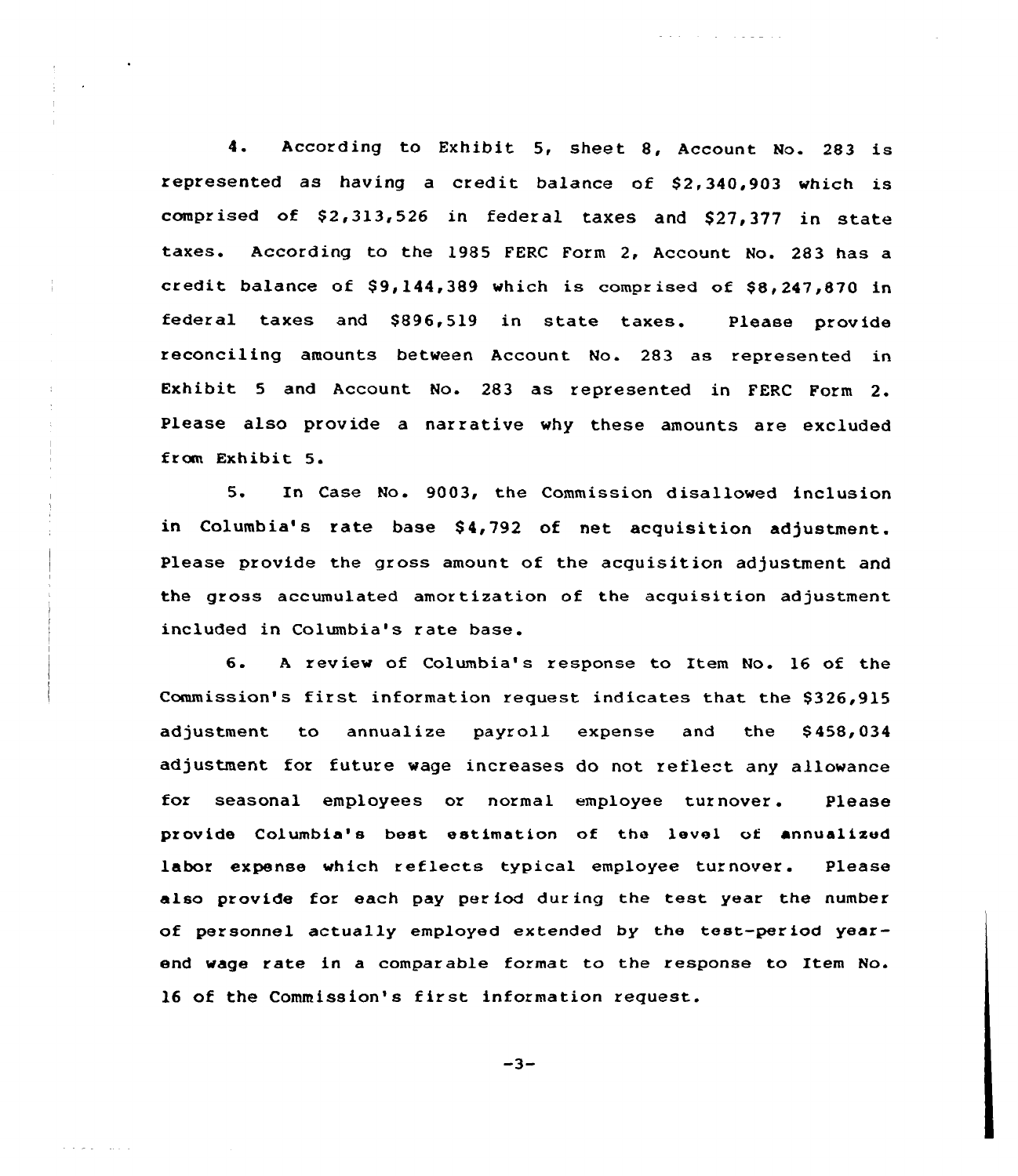7. In a review of Columbia's response to Item No. 43 of the Commission's first information request, it appears that the current union contract expires the first day of December 1986, yet according to Columbia's response to Item No. 16 of the Commission's first information request, Columbia is seeking cost recovery of \$458,034 for anticipated wage increases beginning December 1, 1986. On what basis does Columbia expect the \$458,034 wage increase and how does that basis meet known and measurable cr iter ia?

8. Please provide, for all employee benefits whose costs are determined as a function of employee compensation, the fol low ing:

a. The percentage cost of the benefit to compensation for the test per iod and the proposed level of benefits.

b. <sup>A</sup> description of the benefit.

c. <sup>A</sup> descr iption of and sample calculation of how to determine the aggregate cost of the benefit.

9. According to Columbia's zesponse to Item No. <sup>16</sup> of the Commission's first information request, Columbia has determined its normalized amount of ordinazy uncollectible accounts expense based on a 5-year average of net. charge-offs less the Johnson County Gas Company ("Johnson County") write-off in 1984. Why has Columbia chosen a 5-year period? Why has Columbia chosen an average of the absolute amount ot net charge-offs rathez than an average of the percentage of net charge-offs to gross revenue?

10. According to Columbia's response to Item No. 16 of the Commission's first information request, Columbia is seeking cost

 $-4-$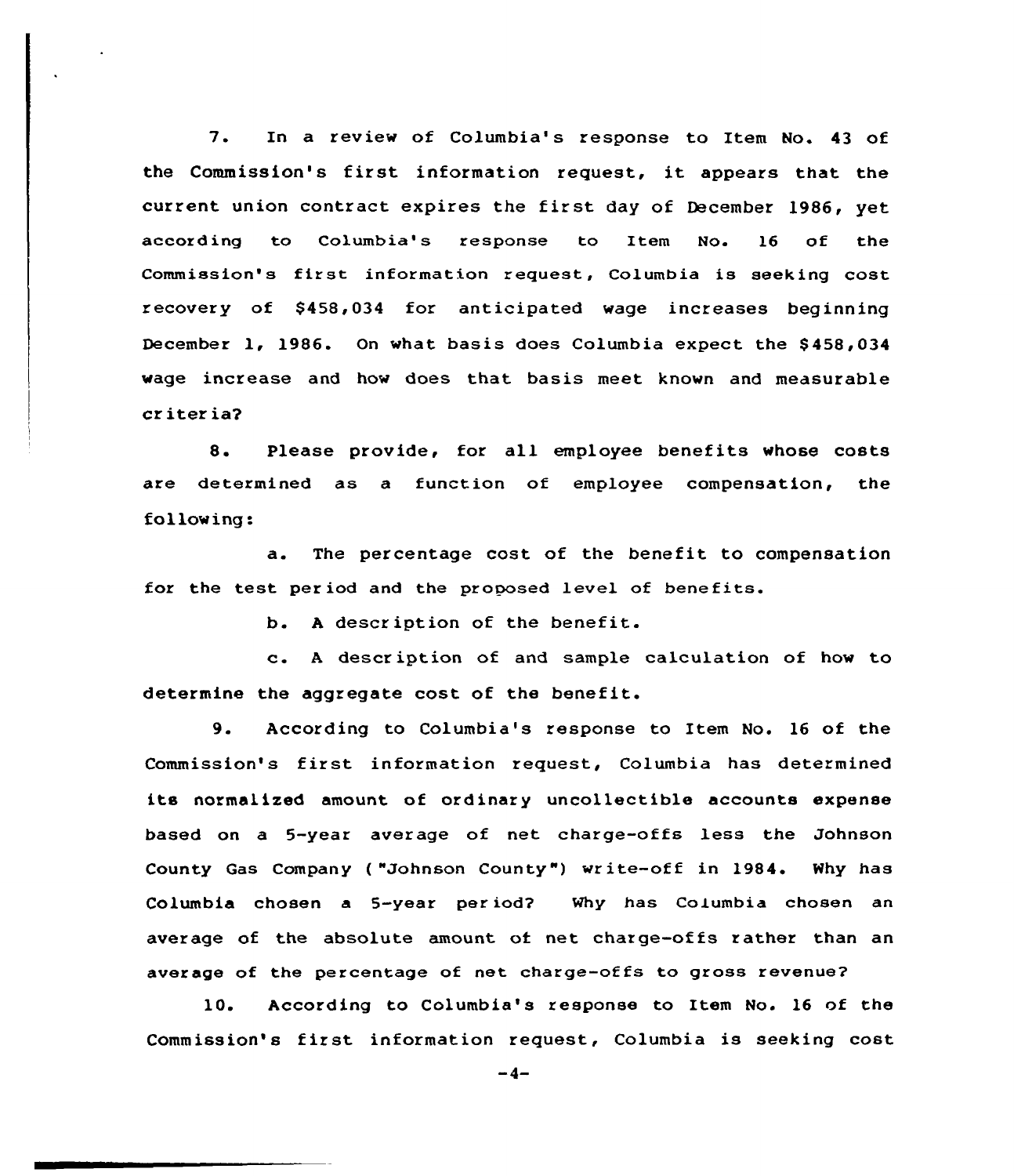recovery over a 3-year amortization period of \$ 348,401 past -due from Johnson County and \$ 163,298 past-due from Nartin Gas Company. Since both gas companies are in receivership, are currently operating, and are currently receiving gas supplies from Columbia, why does Columbia believe that the arrearages of these gas companies are completely uncollectible?

According to Columbia's response to Item No. 16 of the 11. Commission's first information request, Columbia has determined <sup>a</sup> 5-year average of expenses in defense and the cost of settlement of injuries and damages not co<sup>b</sup> by Columbia's insurance. The method of calculating the proposed adjustment of \$80,255 to injuries and damages, Account No. 925, may inherently assume that the credit posting of \$63,598 was abnormal. Please provide a breakdowwn of Account Mo. 925 for the 5-year per iod of 1981 through 1985. The breakdown should include for each year a division between the actual cost of insurance and those expenses not covered by insurance.

12. According to Exhibit 3, Sheet <sup>2</sup> of Columbia's Cost. Data (white tabs), Columbia is depreciating mains over a 33-year useful life. According to same exhibit and sheet, Columbia is depreciating services over <sup>a</sup> 20-year useful life. Has Columbia conducted <sup>a</sup> depreciation study of the useful lives of mains and services? If so, please provide <sup>a</sup> copy of the study. If not, what reasoning resulted in the choice of the respective useful lives for mains and services?

 $-5-$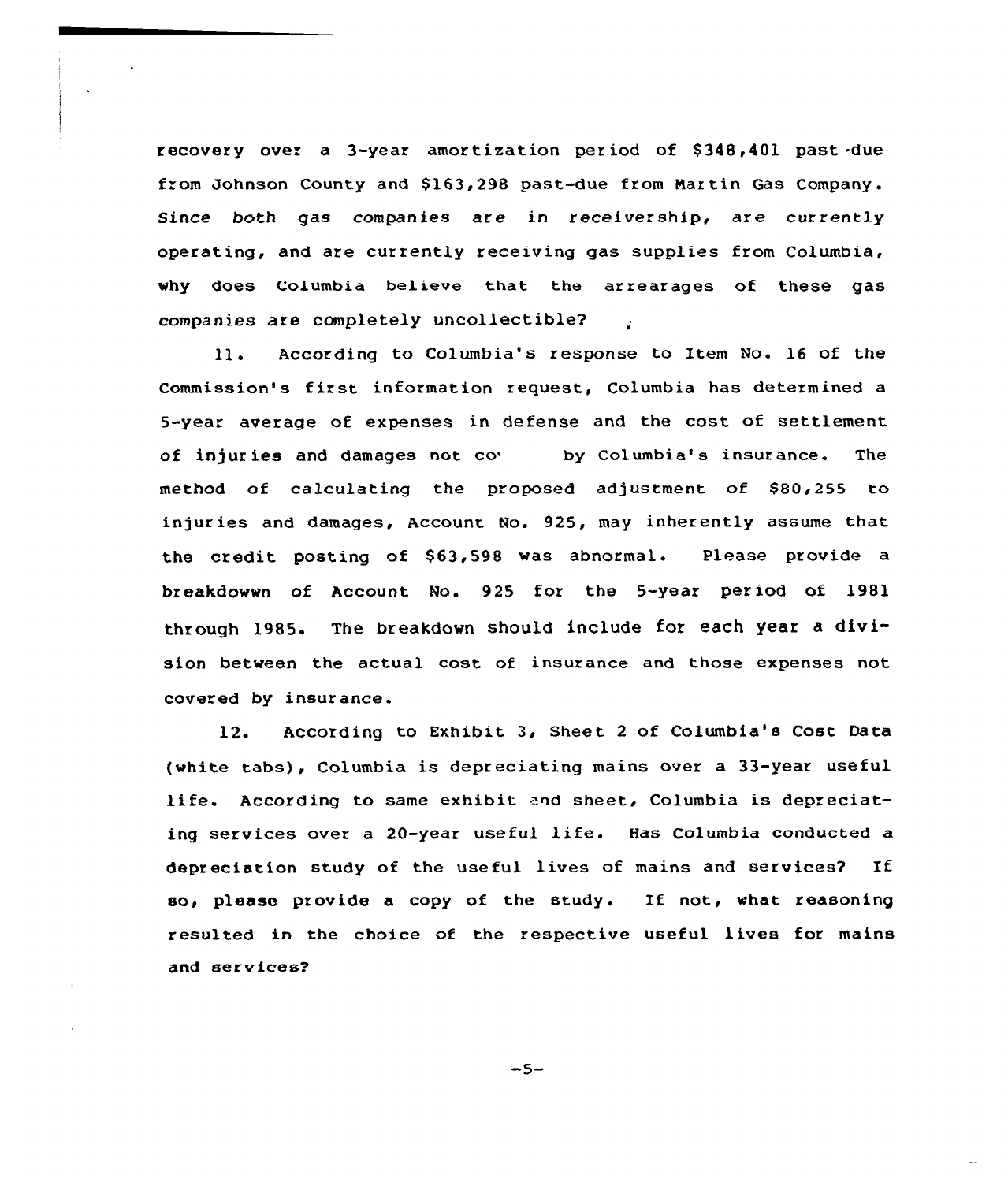13. Are the 5 percent depreciation rate for services and the 3 percent depreciation rate for mains composit rates? If  $so,$ how were they determined?

والمتواصل والمتمام والمتمارين

14. Please provide a breakdown of Main, Account No. 376. This breakdown should include the vintage, whether the main is plastic, coated steel, or bare pipe, the dollar amount and the book depreciation rate.

15. Please provide a breakdown of Services, Account No. 380. This breakdown should include the vintage, whether the pipe is plastic, coated steel, or bare pipe, the dollar amount and the book depreciation rate.

16. According to Exhibit 2, Sheet 8, of the Cost Data (white tabs), Columbia has proposed an adjustment of \$323,600 annually to Outside Services Employed, Account No. 923, for the 1986 Commission Management Audit. Does Columbia expect that the \$323,600 audit expense is an ongoing recurring cost-of-service? If so, why? If not, what does Columbia believe to be a reasonable amortization period to recover this cost?

17. In Case No. 9003, the Commission disallowed subtraction of unamortized JDC from rate base to determine synchronized interest expense. According to Exhibit 6, Sheet 3, Footnote 1 of the Cost Data (white tabs), Columbia has calculated synchronized interest expense by subtracting unamortized JDC from rate base. What objections, if any, does Columbia have against calculating synchronized interest expense without subtracting unamortized JDC from rate base?

 $-6-$ 

الوارد المقدر الأول

الداريات للمساكنة والمتعادلات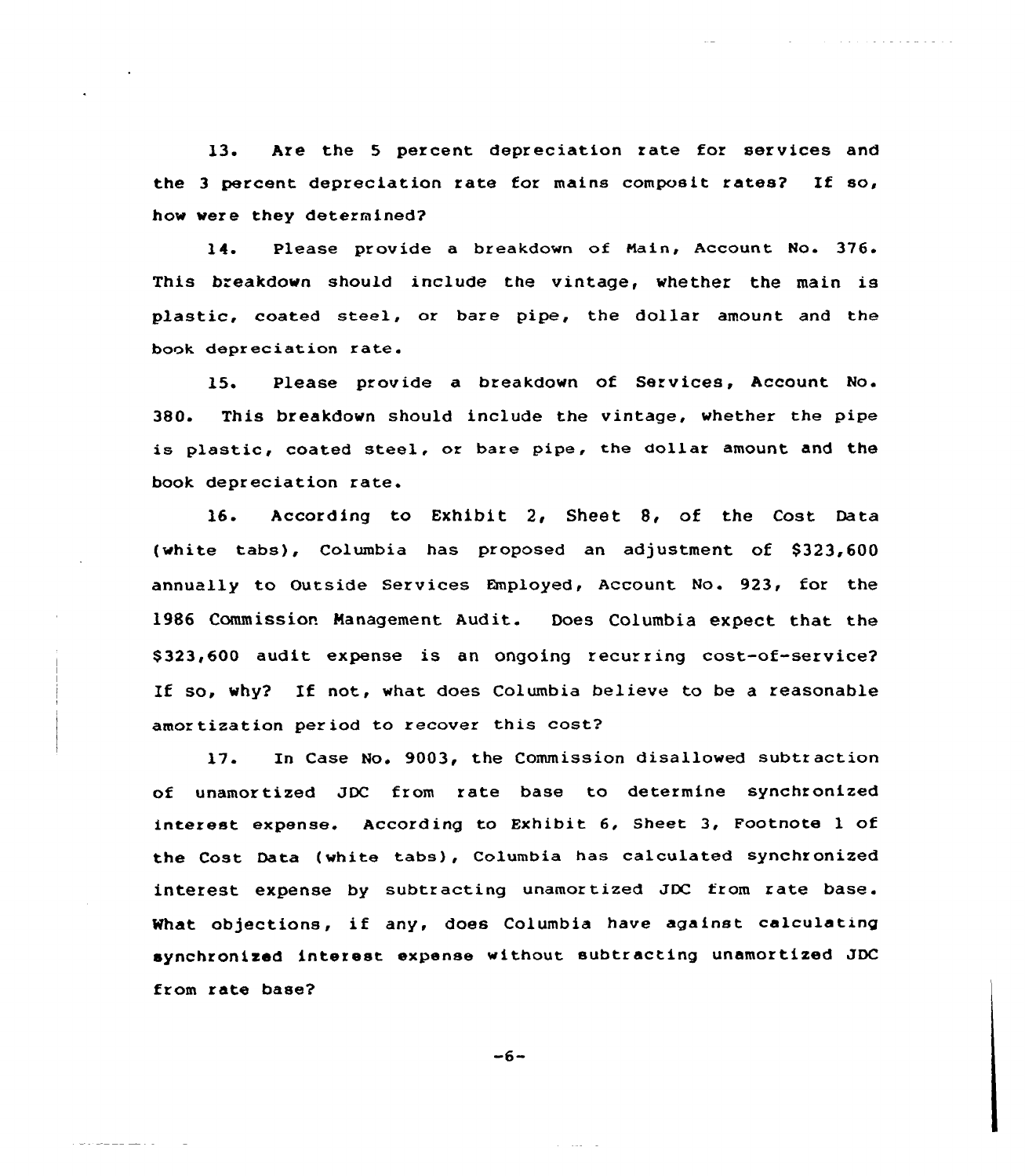18. According to Exhibit 6, Sheet 3, Columbia had certain nominal expenses in 1985 which may not be allowable for ratemaking purposes. Please provide the account description and the account number where the following expenses were posted during the test per iod:

a. Country Club dues of \$5,199.

b. Political action expense of \$1,827.

c. State tax return penalty of \$22,372.

19. Provide a schedule of Columbia's outstanding shor t-term debt for the test year ended December 31, 1985. This schedule should show the amount outstanding, the effective interest rate and the annualized interest expense for each note.

20. On May 21, 1986, the Commission received a letter, dated May 16, 1986, from Mr. D. H. Garey of Columbia regarding the refinancing of cer tain debentures. What is the current status of this refinancing activity?

21. In Case No. 9471, The Application of Columbia Gas of Rentucky, Inc., For Authority For The Issuance and Sale of promissory Notes, columbia was instructed to file a statement, when the information was available, advising the Commission of the interest rate of the promissory notes. What is the status of this financing case?

22. Provide the workpapers used to prepare Schedule 10, page 1 of 2, of Mr. O'Donnell's prefiled testimony.

23. In your Notice Requirement No. 1C, sheet 1 of 3, line 18, flex adjustment of \$1,319,006, furnish the following information for each customer:

 $-7-$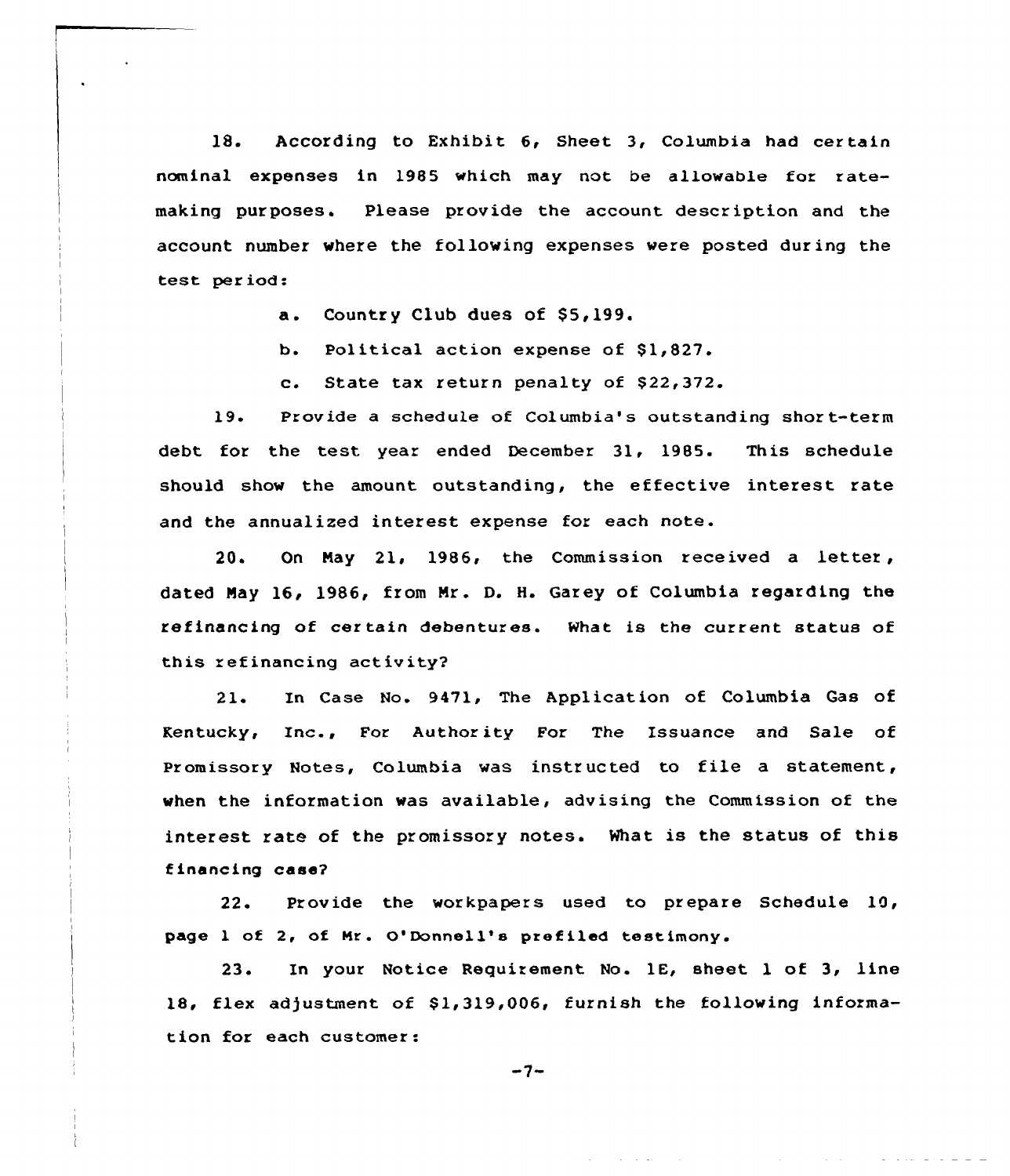a. Name of customer and applicable flex tariff (DS or  $APDS-2$ ).

b. Rate per Mcf and quantity of gas transported for each flex rate under DS tariff.

c. Point of origin of gas transpor ted.

d. Tariff rate, flex rate and quantity of gas supplied under AFDS-2 tariff.

24. Furnish copies of all workpapers and explanations for the proposed flex adjustment of \$ 897,861 in Notice Requirement No. 1E, sheet 1 of 3.

25. Explain the steps in your response to the Commission's first information request of April 24, 1986, about the weather normalisation adjustment in Item No. 16, which references Exhibit 9. Also define DDD ( Design Degree Days) .

26. Explain the basis for reducing the DS tariff transportation charge to 50 cents per Mcf with flex capabilities from the current charge of 80 cents per Mcf with flex capabilities.

27. Explain how Columbia Gas Transmission Company determines the demand charge that is billed to you.

28. Provide the dates, number of customers, duration and times of days of actual curtailment of natural gas service to interruptible customers during the test period.

29. Provide <sup>a</sup> list of interruptible customers showing the firm, interruptible and total purchases of gas during the test period; also, state the month and amount of the lowest and highest purchase during the test period.

$$
-8-
$$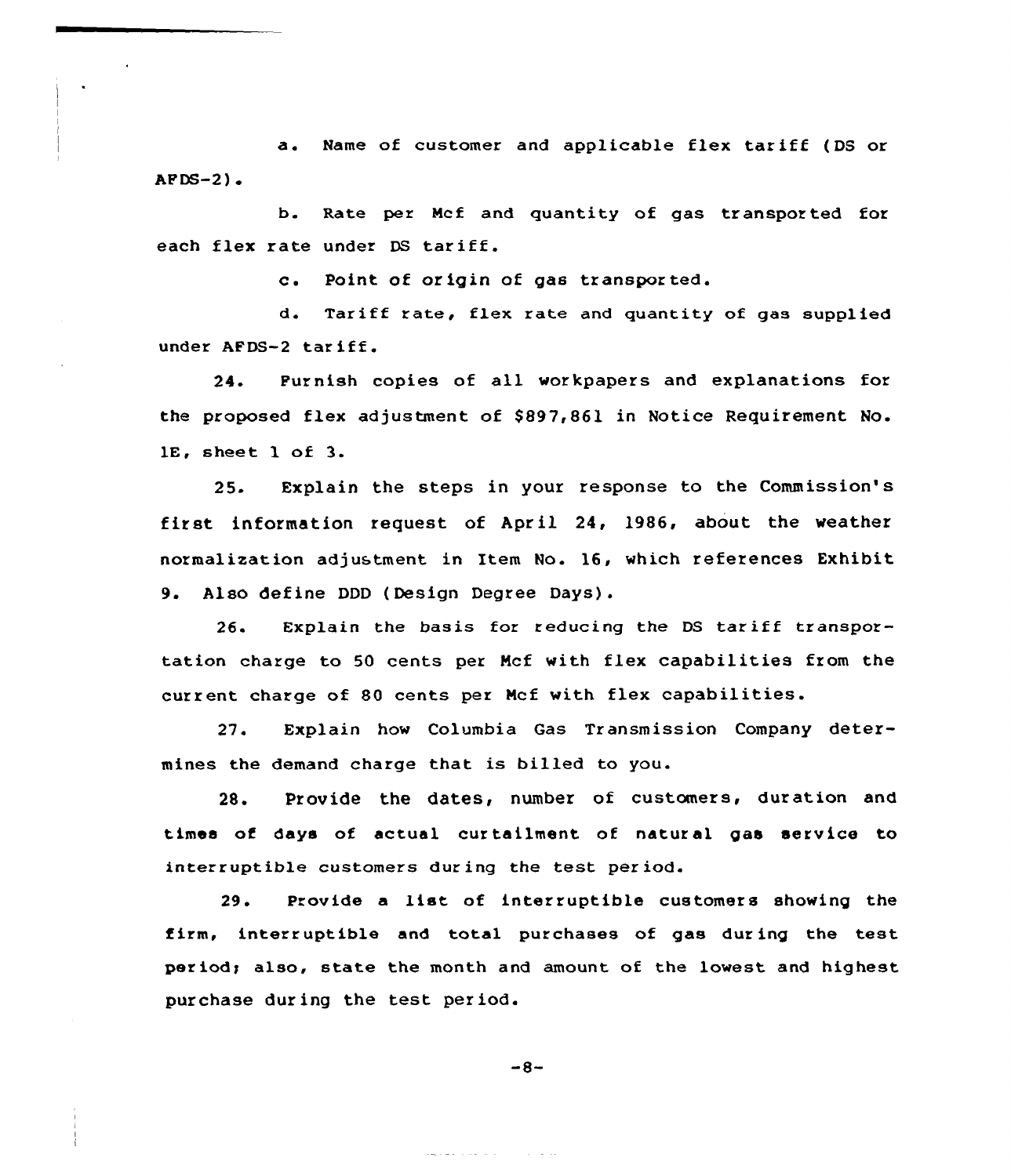30. Mr. Bowman's testimony discusses the changing marketplace that gas distr ibution companies now face, however no specific mention is made of the threat of bypass in Columbia's current service area. Has Columbia identified customers that are potential bypassers? Are there other specific aspects of a more competitive marketplace that concern Columbia? Are there interstate pipelines that have approached existing customers of Columbia?

31. What are the reasons for rejecting the rate design options identified on pages 4 and 5 of Mr. Burchett's testimony?

32. Identify proposals that Columbia has made in this case to move toward unbundling of services. (Nr. Burchett. )

33. How did Columbia determine that the transpor tation rate should not exceed 50 cents/Ncf?

34. Rate Schedule DS states that Columbia may transport gas at a transportation rate lower than 50 cents per Mcf where the customer has demonstrated that his only alternative would be to shut down, relocate or forego an expansion of facilities. How will Columbia establish that these conditions exist? (Burchett testimony. )

35. What is the basis for the 10 cents included in determining the floor charge for the Alternate Fuel Displacement Service? (Burchett testimony, Schedule E, Sheet l.)

36. What characteristics made the cost allocation method chosen superior to those mentioned on page 8 of Mr. Payne's testimony?

 $-9-$